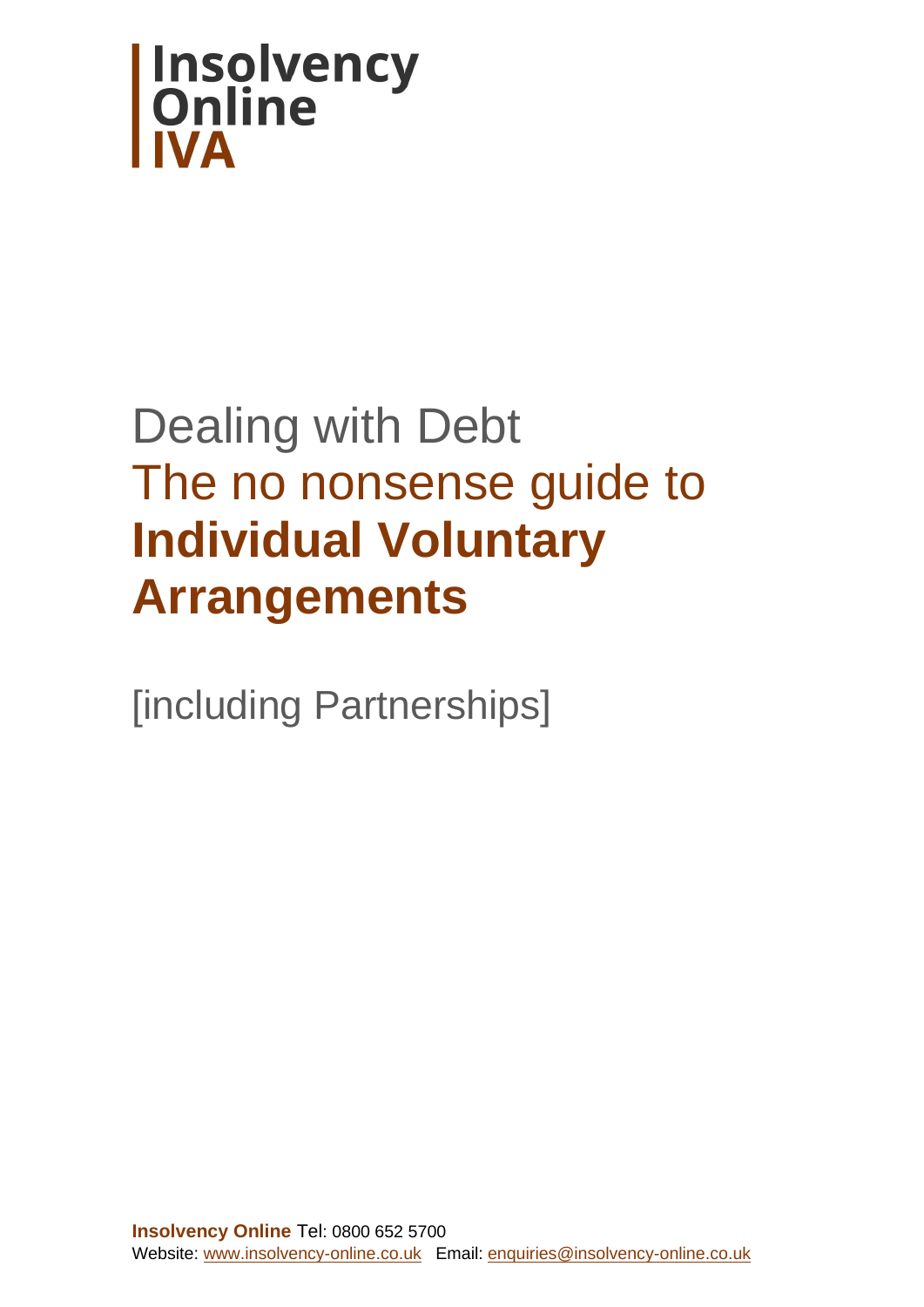

### **Introduction**

Welcome to our No Nonsense Guide to Individual Voluntary Arrangements ["IVAs"].

There is so much information out there on the web that even professionals in the insolvency sector can get bogged down in the sheer volume and detail of what can be downloaded at the touch of a button.

Working on the maxim "less is more", we have set ourselves the task of producing a No Nonsense Guide to IVAs in fewer than 10 pages.

Needless to say, this document is really only a taste of the subject matter, but we trust that it will at least throw a light on the major issues relating to this important area of personal insolvency rescue and turnaround.

Insolvency professionals tend to split this area of personal insolvency into two types of IVA- Consumer IVAs [sometimes known as a Straightforward Protocol Compliant IVA] and Business IVAs dealing with self-employed individuals or partnerships. At **Insolvency-Online**, we take each case on its own facts and hopefully come up with bespoke solutions to personal debt problems.

Each year tens of thousands of people enter into the IVA procedure which is universally recognised as the number one personal debt solution, avoiding the stigma of bankruptcy.

A Guide can help you get your thoughts in order, but at the end of the day, most people require specific advice to address specific issues, so please never hesitate to make contact with me or any of my colleagues at **Insolvency-Online**.

Please also note that all our formal appointment takers are licensed as Insolvency Practitioners by the Institute of Chartered Accountants in England and Wales.

Mike Bowell LIP [mikeb@insolvency-online.co.uk](mailto:mikeb@insolvency-online.co.uk)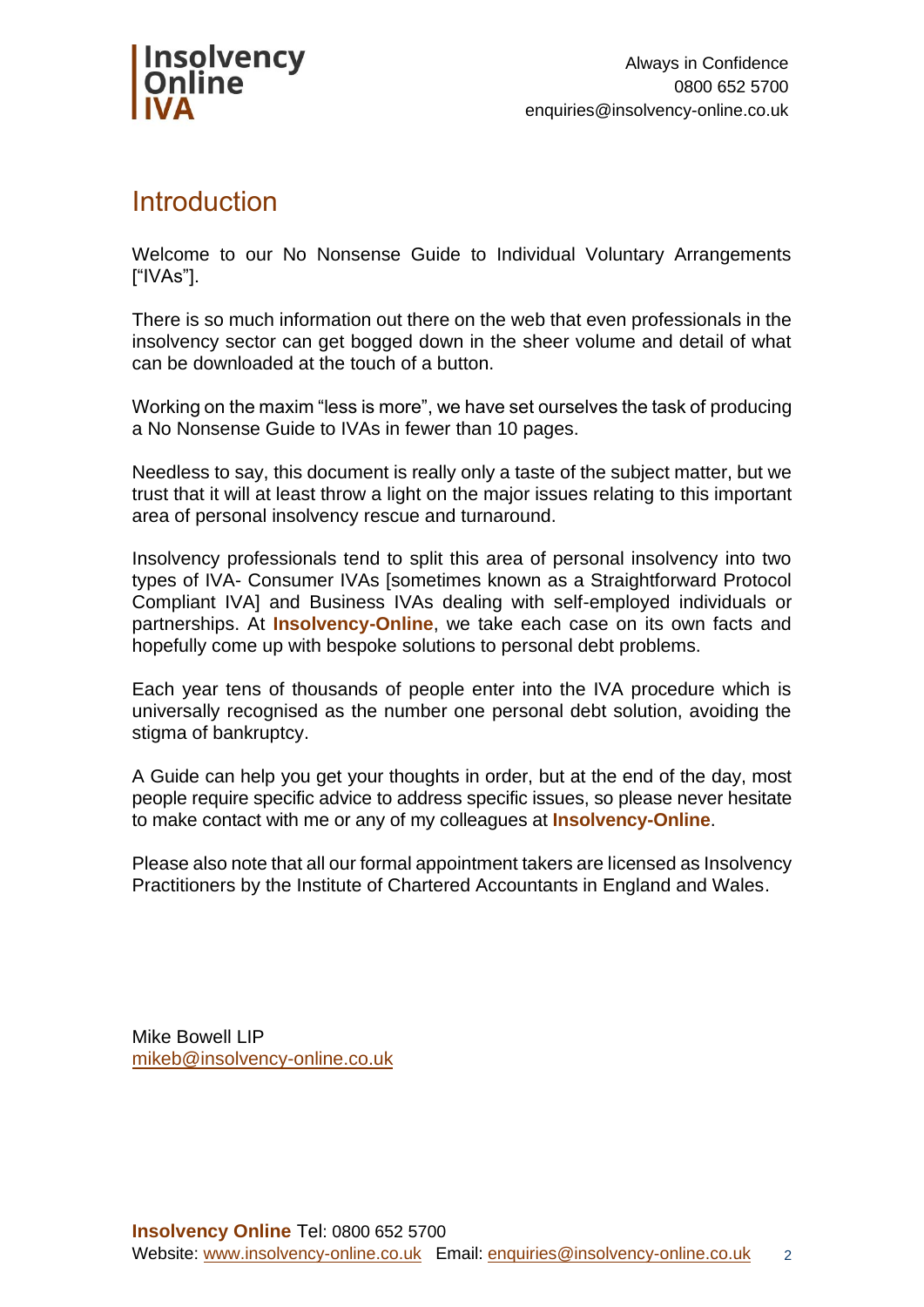

### **Contents**

### **INDIVIDUAL VOLUNTARY ARRANGEMENT ["IVA"]**

#### **About this guide**

#### **1 General information**

Definition of IVA Legal protection in an IVA Objectives of an IVA Protocol Compliant IVA

#### **2 Individual Voluntary Arrangement**

Process of entering into an IVA Proposal to creditors Approval of proposal/meeting of creditors Attitude of Secured Creditors Attitude of HM Revenue & Customs Effect of IVA

#### **3 Modifying and varying an IVA**

Length of IVA Can the IVA be modified?

#### **4 A brief word about Partnerships ["PVA"]**

#### **5 A brief word on the alternatives**

**Bankruptcy** Debt Relief Order Administration Order Debt Management Plan

#### **6 FAQs**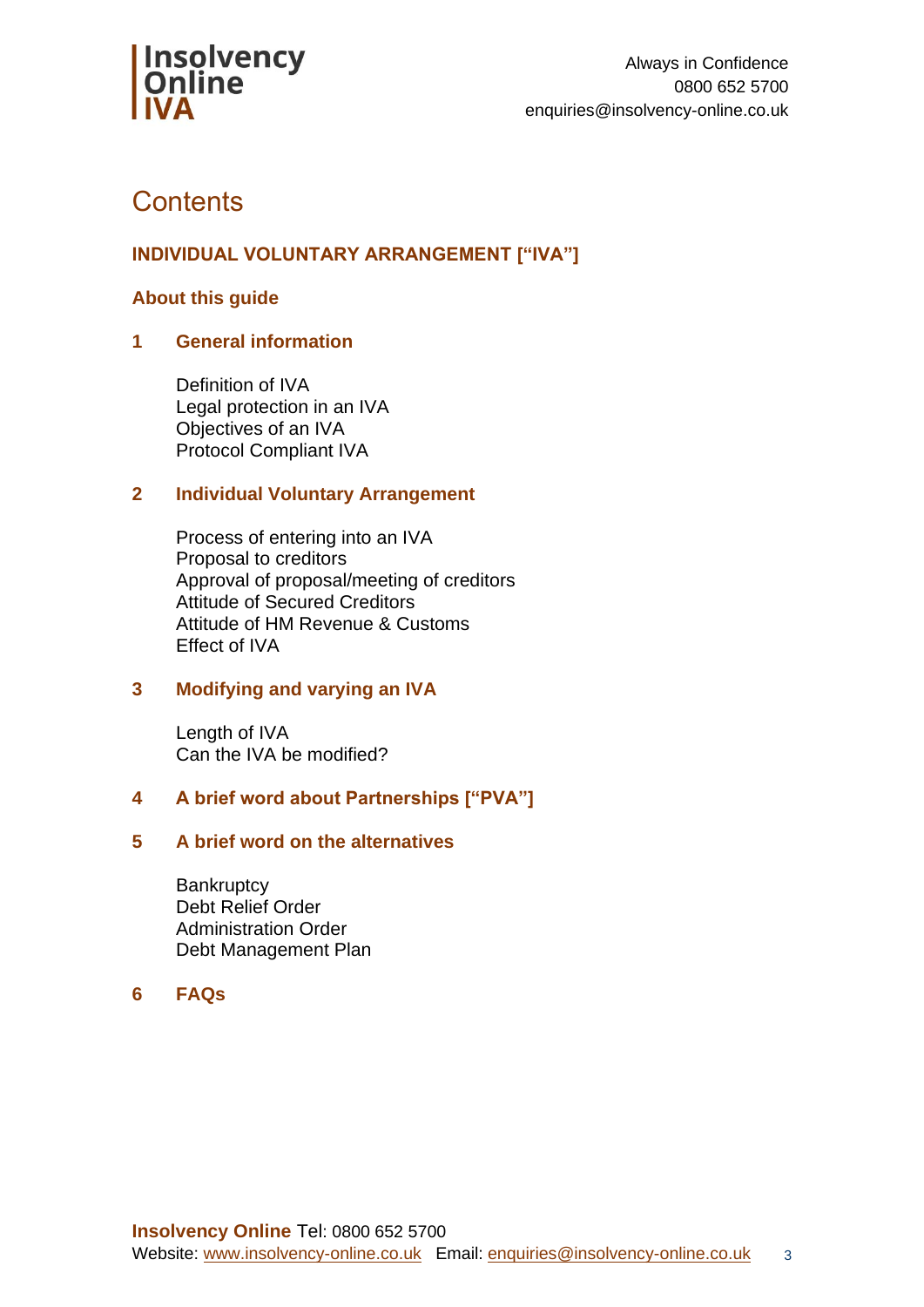

### 1 General information

#### **Definition of IVA**

It is a formal insolvency process which allows for an insolvent Individual/Business Partners to come to a legally binding agreement with his/her creditors over the payment of his/her debts. The IVA takes the form of a contract between the Individual and their creditors and gives the Individual breathing space in which to deal with his/her financial difficulties. Most IVAs rely upon monthly contributions of surplus income being paid into the IVA which are then in turn distributed to the creditors in accordance with the specific terms of the IVA Proposal [a kind of Business Plan]. An IVA is suitable for Individuals in paid employment or those who are self-employed.

In an IVA where a business is being run, the business affairs are left in the hands of the Individual/Partners throughout the process and the role of the Licensed Insolvency Practitioner, known as the Supervisor, is very much that of honest broker and referee, ensuring that the terms of the IVA are adhered to by all sides.

#### **Legal protection in an IVA**

Protection from creditor action can be obtained by way of applying to court for an Interim Order which provides a moratorium in respect of legal action. The moratorium prevents bailiff action and the continuation of a Bankruptcy Petition and is clearly designed to prevent a viable IVA Proposal being destroyed by a selfish creditor. The freeze on such creditor action is usually granted until shortly after the Decision Date at which the IVA is accepted or rejected. The aim of this protection is to stop a selfish creditor from taking action that might ruin a plan that benefits all creditors.

#### **Objectives of IVA**

The insolvency legislation does not set down any specific statutory objectives for an IVA. The law in this area really is seeking to make it as easy as possible for an insolvent Individual/Partners reach agreement with creditors. Quite simply, an IVA is an alternative to Bankruptcy and the statistics clearly show that creditors achieve a higher rate of return under an IVA because the administration costs are so much lower.

In addition, an IVA avoids the restrictions and disqualifications that result from bankruptcy- e.g. the bar on becoming or remaining a company director or continuing to act in a professional capacity [a holder of a professional qualification should always seek guidance from their professional body as to their ability to continue practicing in either an IVA or a Bankruptcy].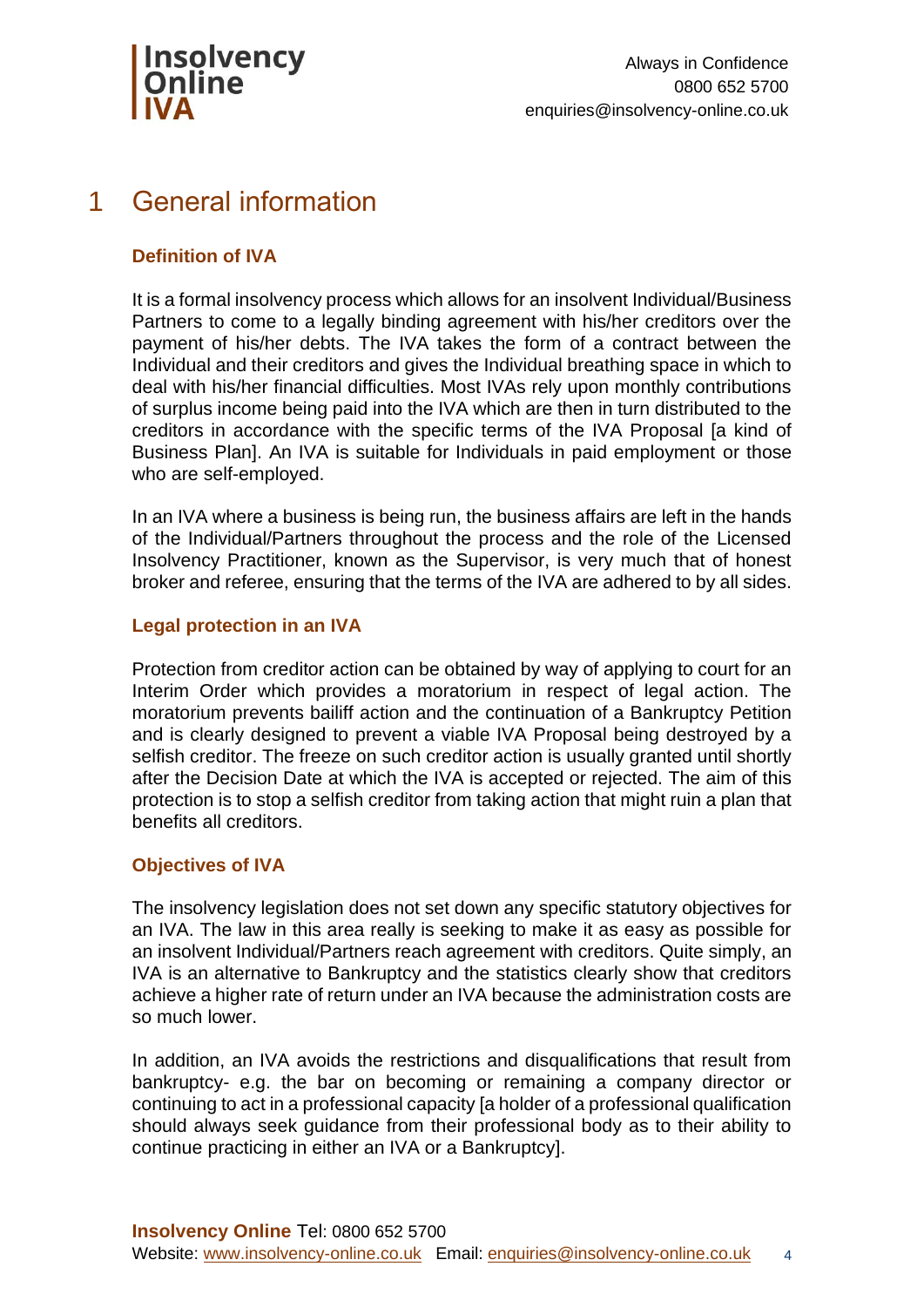

#### **Protocol compliant IVA**

The IVA protocol, which commenced in January 2008, is a voluntary agreement which provides an agreed standard framework for dealing with straightforward consumer-based IVAs, aimed at increasing trust and confidence between the participants in an IVA and also improving the efficiency of the IVA process.

It was developed after extensive work and cooperation by those representing debtors, lenders, insolvency practitioners and regulatory and representative bodies.

The British Banking Association (BBA) has confirmed that its members will support the protocol. Creditors are expected to abide by the terms of the protocol in relation to proposals drawn up on that basis.

**Insolvency-Online** uses the Protocol terms for consumer-based IVAs and protocol terms for IVAs for self employed individuals.

A major plank of the IVA Protocol procedure is that there should be no circumstances where the insolvent Individual should be forced to sell their property instead of releasing equity for the benefit of creditors. Equity can be released by either re-mortgaging the property or extending monthly payments in the IVA for an additional 12 months [i.e. a 5 year IVA would be extended by a further 12 months].

### 2 Individual Voluntary Arrangement ["IVA"]

#### **Process of entering into an IVA**

In practice, a Licensed Insolvency Practitioner ["LIP"] will assist the Individual/Partners in drawing up a Proposal as to how it is intended that the claims of creditors will be settled, either in full or in part. The LIP, whose title is known as the Nominee, will file a report in court on the Proposal, stating that in his opinion, it has merit and should be put before the unsecured creditors.

The Nominee will send the Proposal to creditors.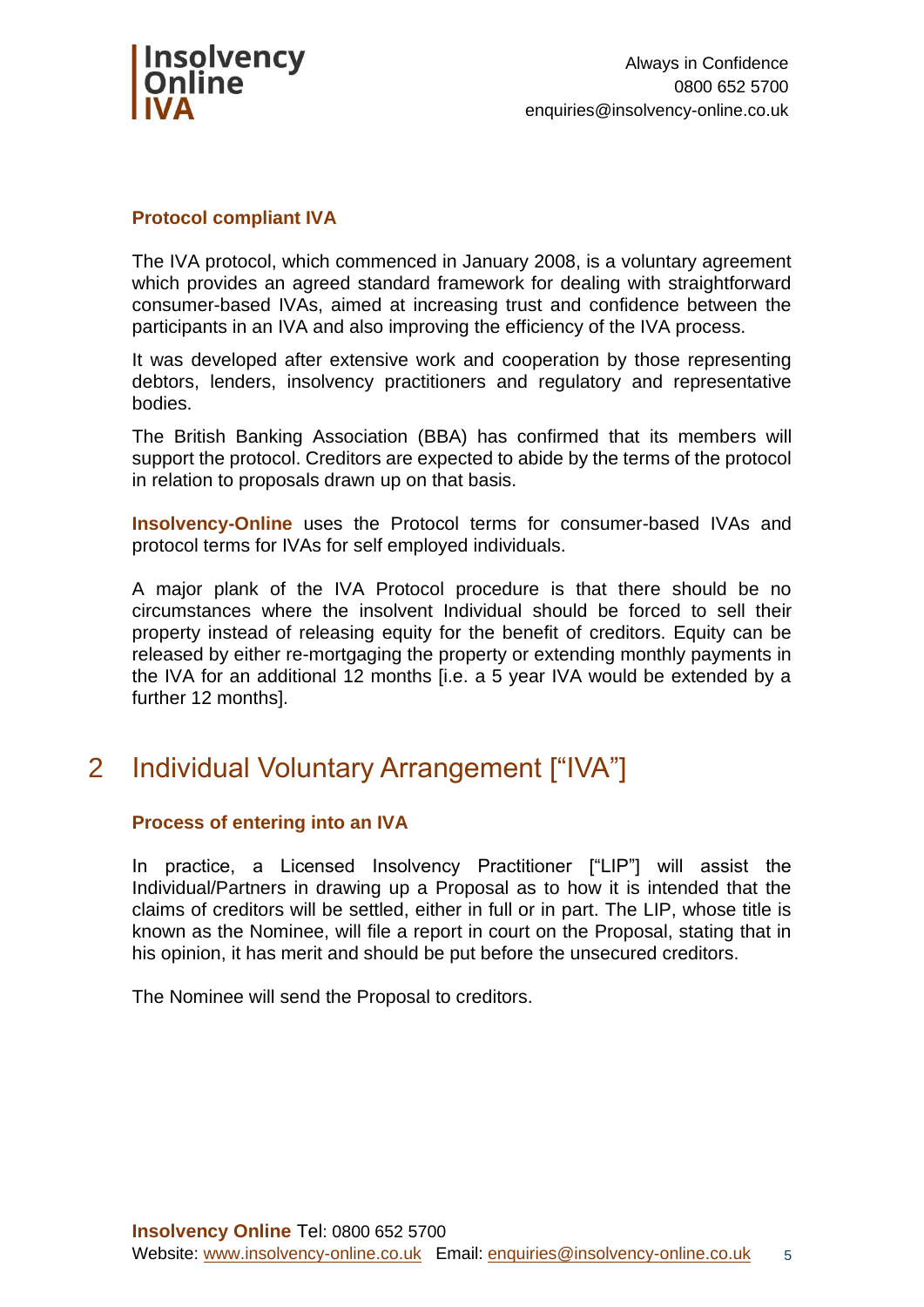

#### **The IVA Proposal to creditors**

The Proposal is an absolutely key document in persuading creditors to give the Individual/Partners an opportunity to redress the financial position. It must clearly demonstrate ongoing viability and set out realistic goals.

In the case of a trading business, the Proposal will need to include an integrated financial model showing monthly profit and loss and cash-flow statements for the first 12 months of trading in the IVA together with a 2-5 year profit and loss forecast for the business. These forecasts will need to demonstrate profitability, cash generation and the sufficiency of working capital. The key assumptions of the forecasts need to be believable as creditors will rightly be sceptical of a Proposal that simply shows substantial profits going forward without adequate explanation as to how such profits and cash generation can be achieved, particularly given the recent trading history of the business.

In addition, the Proposal will contain a Statement of Affairs which clearly showing the Individual's/Partnership assets and liabilities.

There is a prescribed list of information that must be included in the Proposal, but above all else, it has to be a "selling document", clearly demonstrating to all parties, in as honest and transparent a way as possible, that allowing the Individual/Partners to continue trading will give creditors a much higher return than if they were made bankrupt.

#### **Approval of IVA/Meeting of Creditors**

The introduction of the Insolvency [England and Wales] Rules 2016 ["the Rules"] on 6 April 2017 has sought to remove the need for a physical meeting of creditors although one can be summoned if certain criteria are met. Creditors have to be given due notice of a Decision Procedure and given a Decision Date which means the date when a decision is to be made in a Decision Procedure. Effectively, the Rules aim to achieve "non-meeting" decision processes completed by correspondence which include email and electronic voting and resolutions by correspondence.

The creditors must be given at least 14 clear days' notice of the Decision Process. The creditors will vote on whether or not to accept the Proposal and may seek to impose modifications.

The IVA must be approved by a majority of over 75% [by value] of the Unsecured Creditors voting. Accordingly, if the requisite majority is achieved, any creditor that voted against the IVA or did not bother to vote is still bound by the terms of the agreed IVA.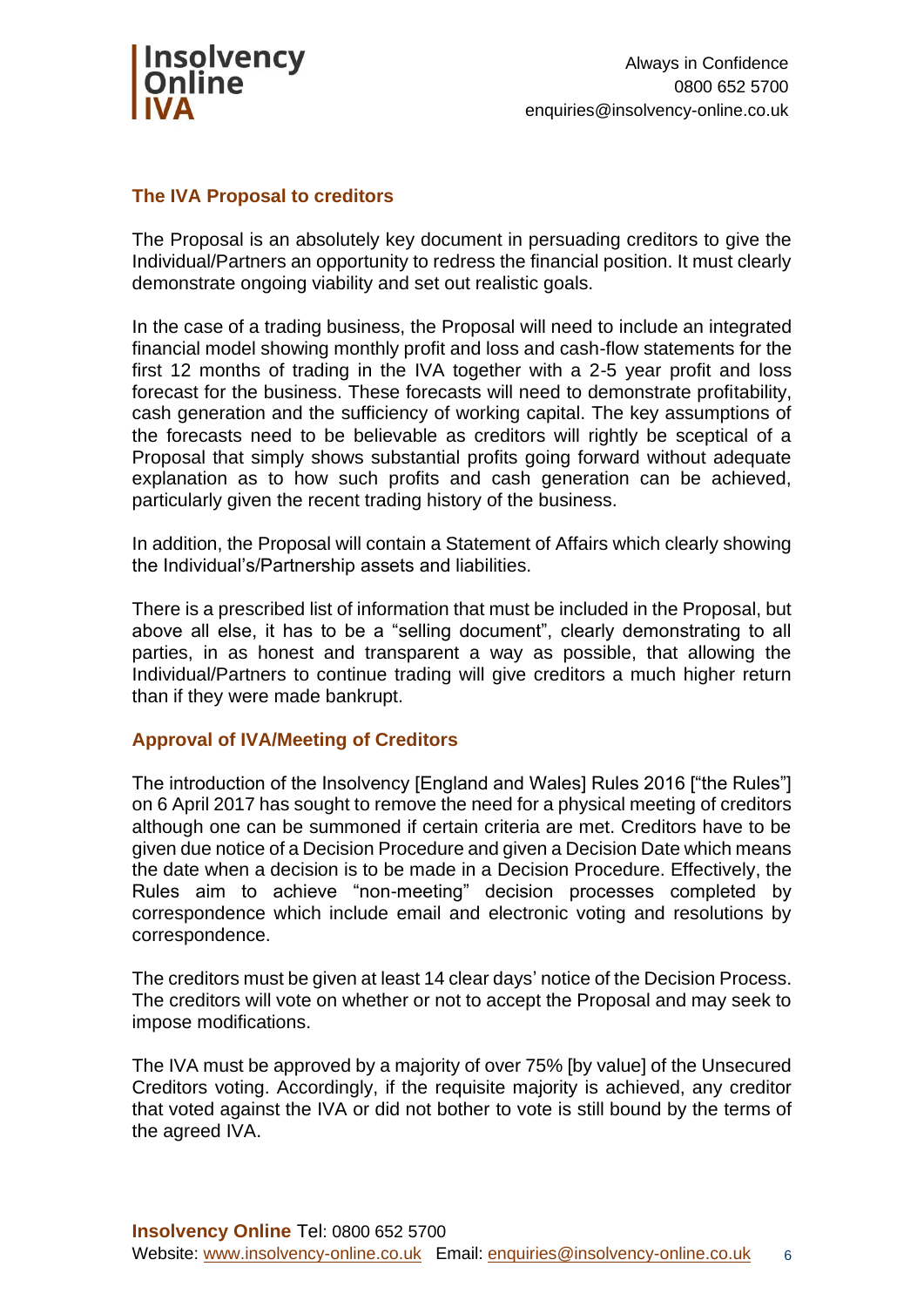

#### **Attitude of Secured Creditors**

A Secured Creditor, for example, a mortgage company holding a charge over the Individual's home, is **not bound** by the IVA, unless it has expressly agreed to the arrangement. In our experience, as long as the monthly mortgage payments are made, such Secured Creditors are happy to rely upon their security and take no part in the IVA.

#### **Attitude of HM Revenue & Customs ["HMRC"]**

Since September 2003, HMRC has not retained the status of Preferential Creditor in respect of any part of its claim. Accordingly, like any other Unsecured Creditor, it will be keen to see that an IVA Proposal is viable and will maximise realisations for creditors. In our experience, HMRC tends to be supportive of the IVA process. Nevertheless, moves are afoot to grant HMRC a preferential status in respect of certain taxes and it is envisaged that this amendment to the laws will occur in December 2020.

#### **Effect of IVA**

When approved, an IVA binds all Unsecured Creditors of the company, even if the creditors did not bother to vote or voted against the Proposal. Creditors will not be able to take any alternative action to recover their outstanding debt.

In IVAs where the Individual/Partners continue trading to generate profits for the benefit of the bound creditors, the debtors will be left to get on with the running of the business, whilst the Supervisor will agree the claims of creditors and pay out dividends on a periodical basis [usually every 6 months]. In addition, the Supervisor is legally obliged to report to creditors on an annual basis.

### 3 Modifying and varying an IVA

#### **Length of an IVA**

There is no minimum or maximum period of time laid down in the legislation.

Usually the IVA runs for a period of 5 years and at the end of that period the creditors, if they have not been paid in full, will write off the balance of their debt.

#### **Can the IVA be modified?**

As previously mentioned, the creditors can seek to modify the initial Proposal at the outset, but as one can imagine, with arrangements that may last up to 5 years,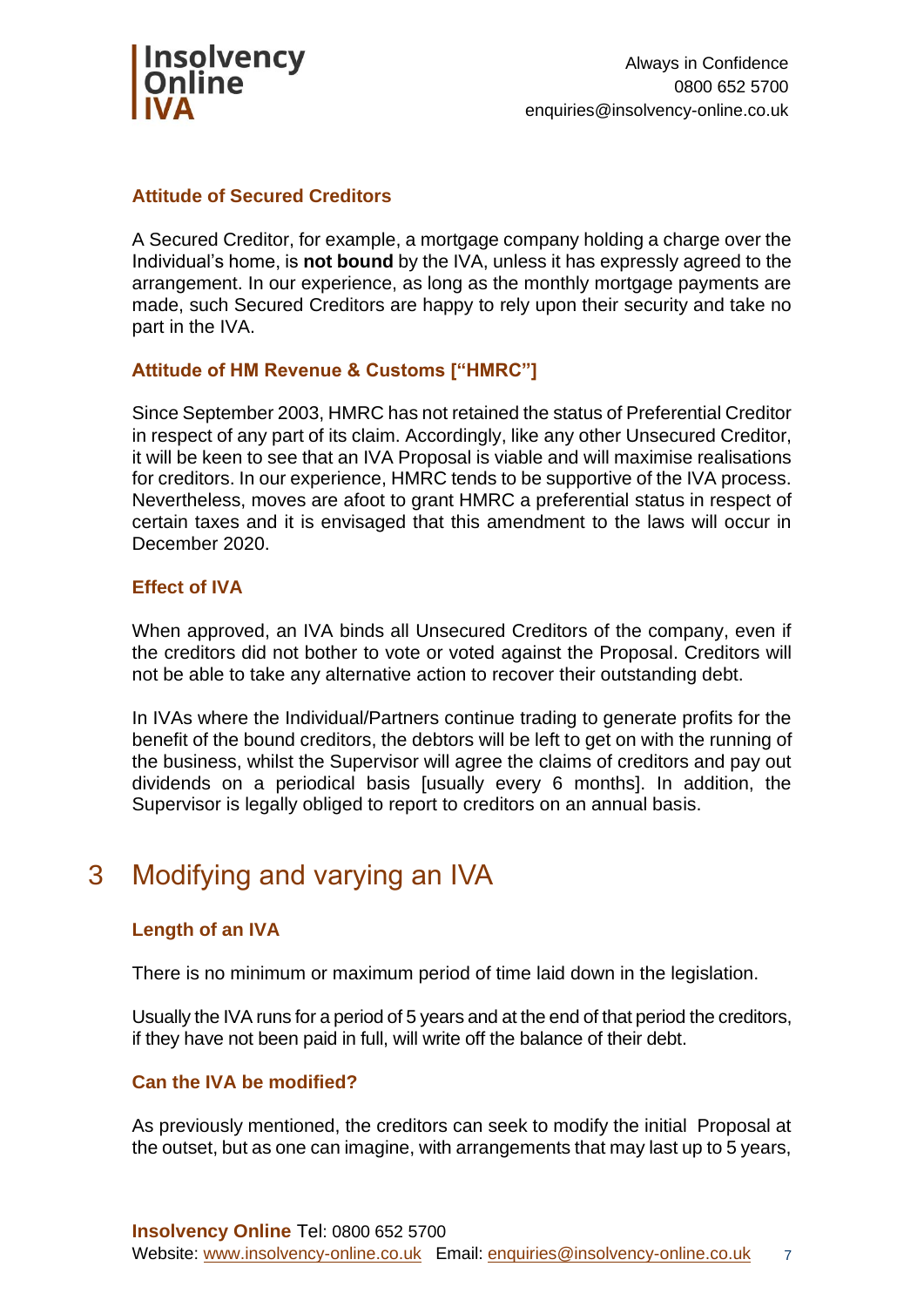

circumstances can change and alterations to the original scheme could be required.

After approval, the IVA can only be varied if the Proposal itself contains relevant provisions allowing for modifications. The Supervisor will approach creditors with a view to adjusting the terms of the IVA to fit changed circumstances. Such provisions will usually require a report to creditors and a Decision Procedure and Decision Date at which the proposed alterations will be voted upon.

## 4 A brief word about Partnerships ["PVA"]

PVAs give a business partnership the chance to reach agreement with creditors, in the same way as an IVA. The procedures are broadly the same. In most cases, the individual members of the partnership will also propose inter-locking separate IVA arrangements in respect of their personal assets and liabilities.

### 5 A brief word on the alternatives

- Bankruptcy an Individual is made bankrupt by a court either on the Individual's application or more usually on the application of a creditor. Discharge from bankruptcy is usually automatic after 12 months. All assets vest in the Trustee in Bankruptcy and it is his role to realise assets for the benefit of creditors. Steps will be taken to sell a matrimonial home after 12 months, when the interests of the creditors are deemed to prevail over those of the occupants. During the period of bankruptcy, there are certain rules called "bankruptcy restrictions" that the Bankrupt must follow, for example, he cannot act as a director of a limited company or obtain credit in excess of £500 without first advising the provider that he is a bankrupt. It is a criminal offence to break the restrictions.
- DRO [Debt Relief Order] the DRO is designed for Insolvent Individuals who have no assets [less than £2,000], little surplus income [less than £75 per month] and liabilities of less than £30,000. The court is not involved in DROs which is a scheme run by The Insolvency Service [a government agency]. The DRO lasts for 12 months and during that time creditors named in the order cannot take action to recover their debt. At the end of the period, the debts listed in the DRO will be discharged and the Insolvent Individual will be free from those debts.
- Administration Orders the Individual's total debts must not be more than £5,000 and one of the creditors must have obtained a County Court Judgement. On the application of the Individual, the court may make such an order [the